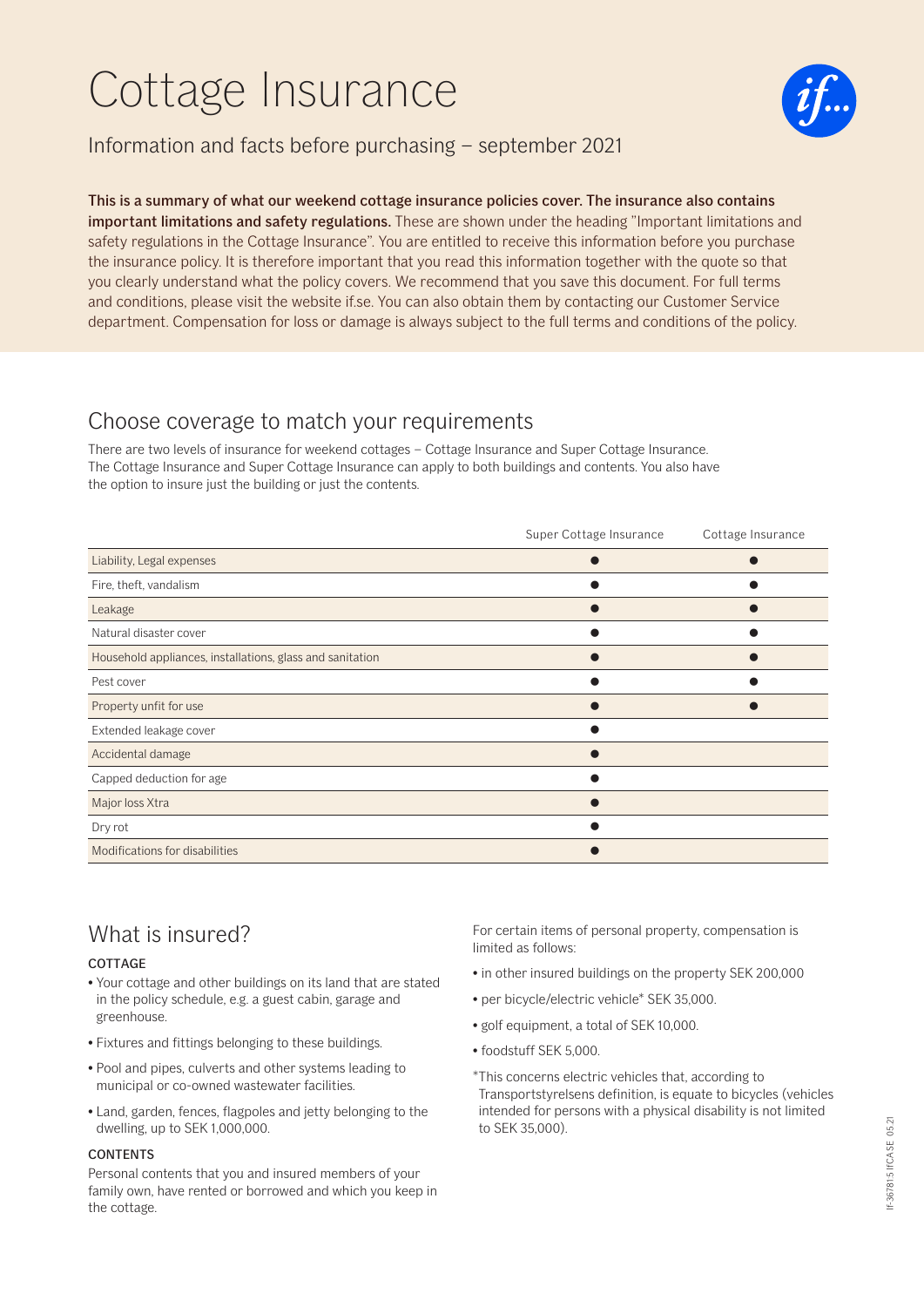# What is not insured?

- money and valuable documents
- motor vehicles, caravans and other trailers
- boats and other watercraft and aircraft
- animals

# What is included in the insurance policy?

(Please see above for a list of what is included in each policy.)

#### LIABILITY

If a claim is made against you as owner of a weekend cottage, we will investigate whether you are liable for damages and pay any damages up to SEK 5,000,000.

#### LEGAL EXPENSES

If you become involved in a dispute involving the ownership of your weekend cottage, we can pay solicitors' fees and legal costs of up to SEK 250,000.

#### FIRE, THEFT, VANDALISM

If the cottage or other insured building suffers loss or damage caused by fire, soot, explosion, lightning, theft or vandalism.

#### **LEAKAGE**

If the building is damaged by leakage from a water, heating or wastewater pipe or from a bathroom, shower room or laundry room, built in compliance with applicable standards.

#### NATURAL DISASTER COVER

If the weekend cottage or land is damaged by a natural disaster, e.g. storm, flooding caused by heavy rain or melting snow, or a landslide. (Super Cottage Insurance is required for land. The maximum compensation is SEK 25,000.)

#### HOUSEHOLD APPLIANCES, INSTALLATIONS, GLASS AND **SANITATION**

You will receive compensation if household appliances (ovens, fridges, etc.), water, wastewater, heating and ventilation systems break down, and if sanitary ware, shower cabin or panes of glass in windows and doors get broken.

#### ADDITIONAL COSTS DUE TO NEW REGUALATIONS

We provide compensation for any additional costs that may be incurred during repairs or replacement work in the damaged area due to new standards and trade regulations being in force when the damage occurs. The exception to this are pipes which are fully depreciated after a certain age.

#### PEST COVER

If the dwelling is infested by pests or vermin, e.g. rats, mice or insects that can cause a health hazard, you will receive help to remove the infestation and clean up any mess. Repairs will also be made to any damage caused to load-bearing timbers by the house longhorn beetle or other wood-boring insects or beetles. The pest control insurance is provided by Anticimex Försäkringar AB\*.

#### DRY ROT

Replaces the cost of cleaning up and repairing damage caused by dry rot (Serpula lacrymans and its related fungus Serpula himantioides) up to a maximum of SEK 500,000.

#### PROPERTY UNFIT FOR USE

If your cottage becomes uninhabitable because of fire or water damage, we will pay any additional costs for up to 24 months to enable you to rent an equivalent cottage.

#### EXTENDED LEAKAGE COVER

If the structure of the cottage is damaged by water that unexpectedly enters through the roof or walls (above ground). Maximum compensation payable is SEK 20,000.

#### ACCIDENTAL DAMAGE

Damage to an insured building or land through a sudden, unforeseen, external event. Provides compensation up to SEK 200,000 for damage to the building and its plot of land, SEK 100,000 for damage on swimming pool/outdoor jacuzzi and SEK 50,000 for damage to other buildings.

#### CAPPED DEDUCTION FOR AGE

Age deduction (see Compensation Payments below) is capped at SEK 10,000.

#### MODIFICATIONS FOR DISABILITIES

If you become confined to a wheelchair as a result of an accident and the weekend cottage needs to be modified to make it wheelchair accessible, we pay the cost of modifications up to SEK 100,000.

\*Anticimex Försäkringar AB, CRN: 502000-8958. Board address, Box 47025, SE-100 74 Stockholm, Sweden. anticimex.se

# Additional insurance

#### SMALL BOATS

Affordable insurance cover for a small boat (maximum length of 6 metres, maximum sail area of 10 m2 and maximum engine power of 15 hp).

#### RENTAL

The rental add on is valid for the insured house and covers theft, damage, accidental damage insurance, liabiliy and legal assistance. The maximum amount of reimbursement is SEK 100 000 for movables, SEK 200 000 for the building/ fixed equipment to the building and SEK 250 000 for legal assistance. The house shall be closed when no one is there for the theft protection to be fully valid. Accidental damage insurance do not cover cash, value documents and things that is borrowed.

# Important limitations and safety regulations in the weekend cottage insurance

The insurance policy contains certain limitations. There are terms and conditions under which the insurance is not valid in certain situations and there are terms and conditions on safety regulations – i.e. instructions explaining how to act in order to minimise the risk of loss, damage and injury. Failure to observe safety regulations may result in a reduced claim payment. For more information about which safety regulations apply for each claim, please refer to the full terms and conditions at if.se.

Some of the main limitations and regulations in the insurance are listed below.

# General limitations

#### FIRE

You must not use candles, open flame or embers in a way that poses a serious risk of starting a fire. You must not leave candles or a fire without attention, the same applies for cooking pots on the stove. You must not smoke in bed.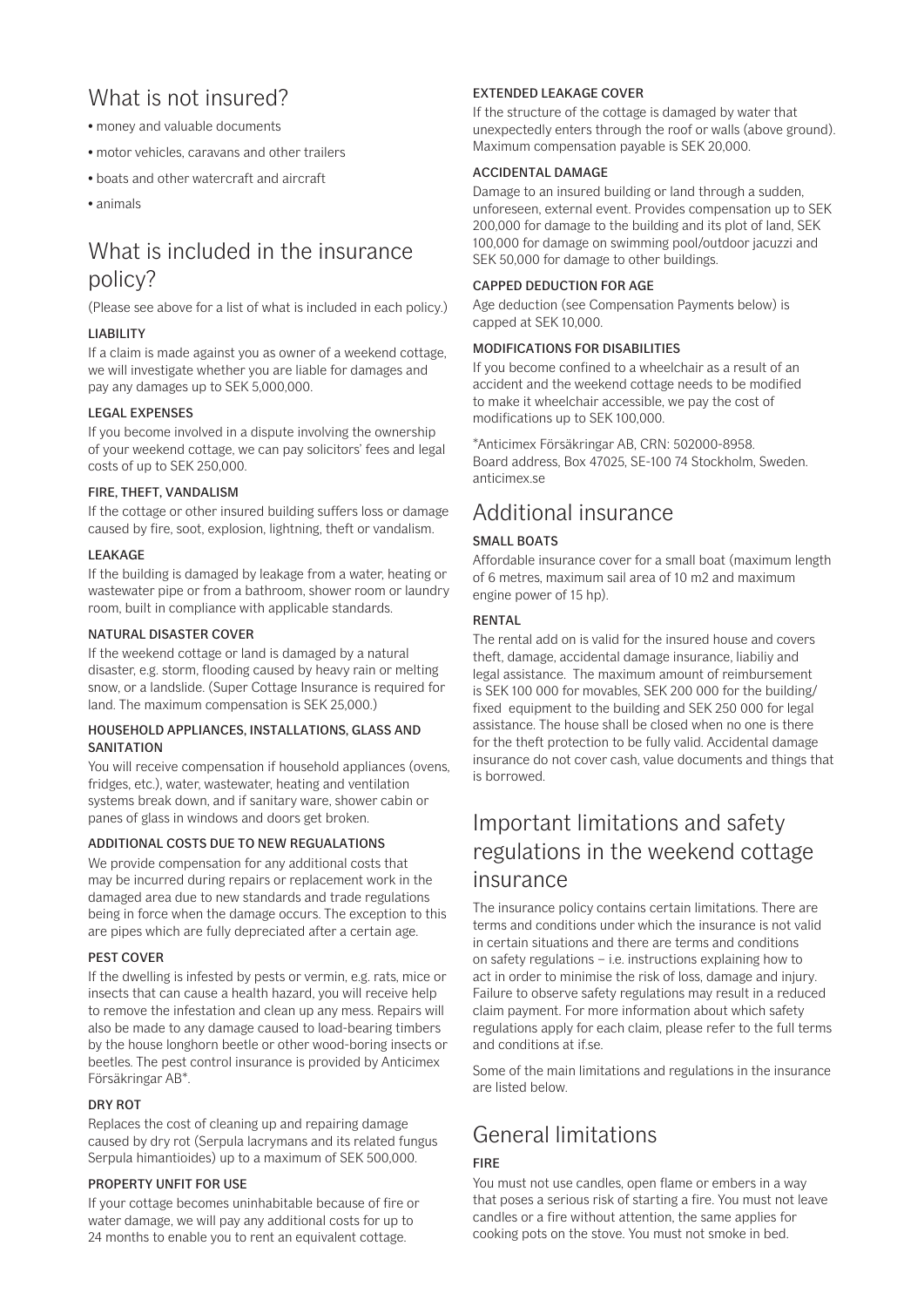#### WATER DAMAGE

You must make sure that taps do not leak and that they are always fully turned off when not in use. You must also take steps to ensure that pipework systems and connected devices do not freeze and break.

The indoor temperature should not be lowered too much and the water must be shut off if the property is to be left unoccupied for a longer period.

# Specific limitations

#### LEAKAGE

Compensation is not provided for damage caused by a leak from drainage systems or if water enters directly from the roof.

#### **STORM**

The insurance covers only the physical structure of the building and the property inside the building. Jetties, boat houses or cabanas are not covered. Super Cottage Insurance also covers storm damages on greenhouses up to SEK 25,000, swiming pools/ outdoor jacuzzis up to SEK 100,000 and damages to some fences, windbreaks and walls.

#### HOUSEHOLD APPLIANCES, INSTALLATIONS, GLASS AND **SANITATION**

You will not be reimbursed for surface damage and minor imperfections.

#### PEST COVER

The decontamination does not cover structural engineering measures.

#### EXTENDED LEAKAGE COVER

You do not receive compensation for the actual damage through which water has entered.

#### CAPPED DEDUCTION FOR AGE

No compensation is given for household appliances which are fully written off, or for surfaces in bathrooms (and other rooms with water installed) older than 30 years.

#### ACCIDENTAL DAMAGE

The damage must have been caused by a sudden and unforeseen external event. The maximum amount paid out for a weekend cottage and land is SEK 200,000 and SEK 50,000 for any other building.

### Compensation payments

#### BUILDING

If the damaged house is repaired or rebuilt within two (2) years, you will be reimbursed for the cost of the modern techniques and materials used. We determine whether you will receive monetary compensation or if we will be responsible for the reconstruction work.

The compensation amount is reduced for certain parts of the building due to their age. This means that you will have to pay a certain amount yourself because you are getting new material instead of old. This mainly applies to components that have a limited life, such as machinery, wallpaper and floor coverings. Our terms and conditions include a complete table showing how deductions are made. The age deduction is capped at SEK 100,000. If you have Super Cottage Insurance, it is capped at SEK 10,000. The "capped age deduction" threshold does not apply when installations or machinery break down without any external influence or is fully written off. The same applies when surfaces in bathrooms, or other rooms with water installed, are older than 30 years.

#### MOVABLE PROPERTY

As a rule, compensation for stolen or damaged goods is paid at market value, i.e. what it would cost to buy the equivalent item in second-hand condition. For items that are relatively new – where the market value is at least 70% of what the corresponding new article costs – you will receive compensation commensurate with what the new item costs provided you buy it within six (6) months. Our full terms and conditions include a table showing how we calculate the market value of certain items.

#### EXCESS

An excess is the amount of money that you yourself have to pay towards a claim. You can choose the excess you want to meet your needs. The excess you have chosen will be shown on your policy schedule.

A special excess applies for certain types of damage:

- Leakage damage: SEK 3,000.
- Legal assistans: 20% of the cost, no lower than the excess that you have chosen.
- Flooding: SEK 3,000.
- Pests: no excess.

### This is how the price for your insurance is calculated

When we calculate the price, we take several factors into account: the amount of the sum insured, your age, the number of members in the household and where you live. The sum insured must cover the total value of everything included in your policy, unless you have a group contract with a fixed sum insured.

When you buy your cottage insurance, you must provide a figure for the sum yourself. If it is too low, there is a risk that you will receive a reduced payment in the event of a claim. The claims history of your household can have an effect on the cost of your policies.

### Simple to pay

You choose the method and intervals of payment that suit you best; annual, half-yearly or monthly.

A SEK 25 fee per invoice will apply if you choose to receive a printed invoice. You will not be charged any additional fee if you pay via direct debit or electronic invoices sent directly to your online banking service.

### Personal data

We are processing personal data of our customers in compliance with the applicable insurance and data protection legislation.

More information about processing personal data can be found at: if.se/personuppgifter.

### When you have purchased your insurance

As soon as the purchase is complete, we will send the policy schedule and other insurance documents to you. Please remember to check that the information contained in the insurance policy certificate is correct. The insurance is valid for one (1) year at a time and is renewed automatically and in good time.